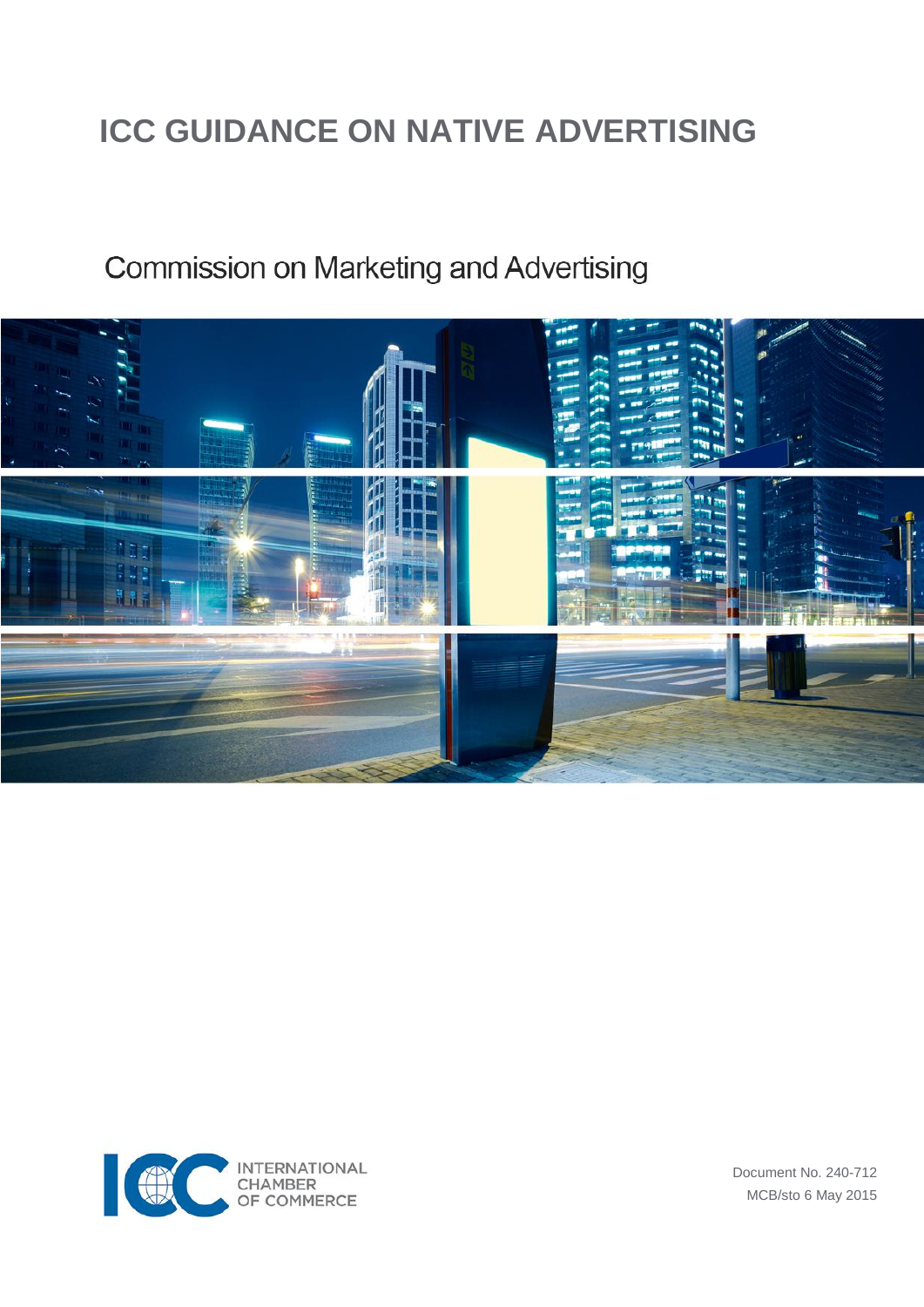## **ICC Guidance on Native Advertising**

As online advertising has expanded, ad formats that allow the user to experience ads (organically as part of the content) have evolved. This type of paid-for content marketing is known as "native advertising." While native advertising is not new, it is rapidly growing as web properties seek new ways to monetize and enhance the user experience.

While the mere appearance of a brand or product does not necessarily mean that the content is advertising, there are some principles that are vital to ensure transparency and consumer trust, each of which is addressed in the Consolidated ICC Code of Advertising and Marketing Communications Practice (the ICC Code).

**1. Consumers should be able to recognise when something is an ad.** This principle is covered in Articles 9, B1, and D1 as follows:

**Article 9: Identification:** Marketing communications should be clearly distinguishable as such, whatever their form and whatever the medium used. When an advertisement appears in a medium containing news or editorial matter, it should be so presented that it is readily recognisable as an advertisement and the identity of the advertiser should be apparent (see also article 10).

Marketing communications should not misrepresent their true commercial purpose. Hence a marketing communication promoting the sale of a product should not be disguised by the marketer or sponsor as, for example, market research, consumer surveys, user-generated content, private blogs or independent reviews.

**Article B1 (in part):** Sponsorship should be recognisable as such.

**Article D1 (in part):** The commercial nature of product endorsements or reviews created by marketers should be clearly indicated and not be listed as being from an individual consumer or independent body.

**2. The identity of the advertiser should be easily ascertainable.** This principle is covered by Articles 10 and 12, as follows:

**Article 10 (in part):** The identity of the marketer should be apparent.

**Article B12: Media Sponsorship (in part):** Sponsored media properties should be identified as such by presentation of the sponsor's name and/or logo at the beginning, during and/or at the end of the programme or publication content. This also applies to online material.

**3. Disclosures should be prominent and understandable to consumers.** This principle is covered in section 3 as follows:

**Article 3: Honesty:** Marketing communications should be so framed as not to abuse the trust of consumers or exploit their lack of experience or knowledge. Relevant factors likely to affect consumers' decisions should be communicated in such a way and at such a time that consumers can take them into account.

As with many advertising issues in a complex and evolving landscape, application of these principles in a given instance requires judgment and respect for content that is entertainment and news-focused. The approach of the ICC Code – providing general principles applicable to all forms of marketing communications and all media – covers the overarching compliance issues while allowing for innovation.